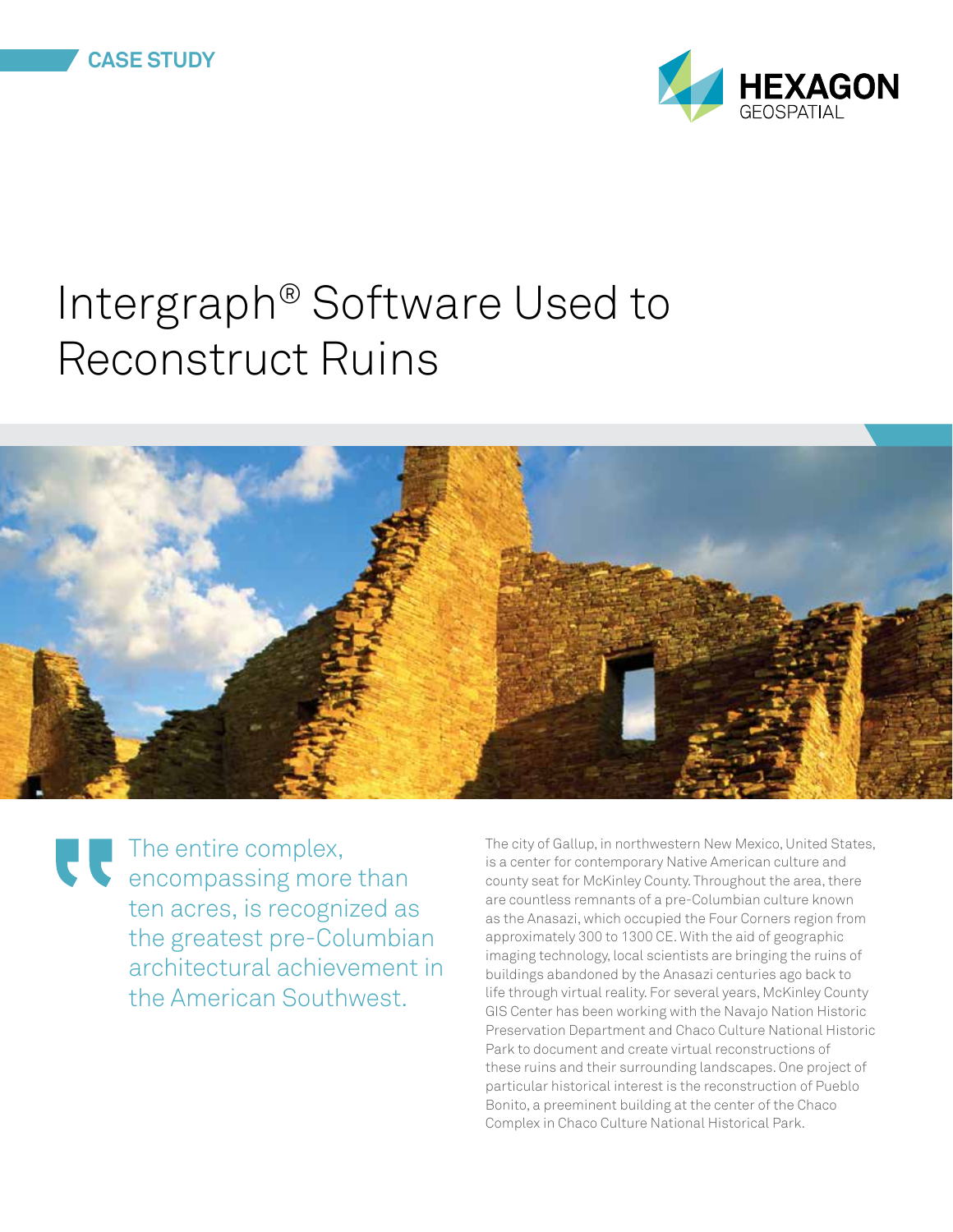## The objective of the Pueblo Bonito project is to **CO** initiate an informed, long-term management strategy of the site that serves the preservation, protection, research, interpretation, and Native American communities equally.

Built on the floor of Chaco Canyon beneath the towering sandstone cliffs of the canyon walls, Pueblo Bonito has a complex construction and use history spanning half a millennium, from the opening of the ninth century CE to the close of the thirteenth century. In its final form, Pueblo Bonito contained over 350 rectangular rooms, some of which stood four stories tall (50 to 60 feet), approximately 50 ceremonial chambers called kivas, and adobe-paved platforms and roadways. The entire complex, encompassing more than ten acres, is recognized as the greatest pre-Columbian architectural achievement in the American Southwest.

Creating a virtual reconstruction of such an immense, complex structure, and modeling what the terrain would have looked like 700 years ago, is a daunting task. Over the centuries, the elements — and gravity — have been less than kind to Pueblo Bonito, reducing many of the massive walls to mounds of rubble. As if time and the elements had not done enough, in 1941, Threatening Rock, an enormous sandstone block from the cliff behind Pueblo Bonito, fell and destroyed a large portion of the building. Additionally, more than 100 years of excavations and development have obscured or removed almost all traces of terrain modifications made by the Anasazi. These terrain modifications are critical elements in the interpretation of pre-Columbian roads and other earthen cultural features, making the reconstruction project even more difficult.

A series of detailed contour maps of the canyon floor (one-foot contour interval), originally created in 1934, provide critical clues for the interpretation and positioning of the now hidden or destroyed landscape features. In addition to the 1934 maps, the research team has compiled information from a wide variety of sources to ensure the virtual reconstruction accurately represents the canyon as it was several centuries ago. The supporting information used in this project includes oblique aerial photography taken by Charles Lindberg in 1929, terrestrial photography taken in the late 1800s and early 1900s, excavation notes, published reports, high-resolution multispectral imagery, and subsurface geophysical data.

With help from Hexagon Geospatial' s software, Pueblo Bonito is slowly being reconstructed. Using IMAGINE Photogrammetry, block triangulated stereo models were created from 1:3000 scale aerial photographs taken in 1973 for use in Stereo Analyst® for ERDAS IMAGINE®. With Stereo Analyst for ERDAS



IMAGINE, the team captured 3D data in shapefiles to fill in landform data not present in the original 1934 maps. The composite landform data was then modified to reflect how the actual architectonic landscape might have looked for each major construction stage. In addition, the team created polygon shapefiles containing information about feature height, feature type, and time of construction. The landscape TIN (triangular irregular network) data and shapefiles were then seamlessly integrated into ERDAS IMAGINE for use in IMAGINE VirtualGIS®. With IMAGINE VirtualGIS, the team created fly-through simulations throughout the reconstruction of Pueblo Bonito, which allow easy visualization of the buildings and their relationships to the surrounding environment.

Integrating data from disparate sources via GIS technology is the closest historians and archaeologists can come to creating an approximate model of this icon of Southwestern history. The reconstruction of Pueblo Bonito is as accurate as it can be, given the time and resources available. In 1998, during the initial phases of the project, hand drafting and solid modeling with polystyrene were used. It quickly became apparent, however, that these techniques could not satisfy the need to interactively integrate data from widely different sources. Only after conversion to the digital medium in a geospatial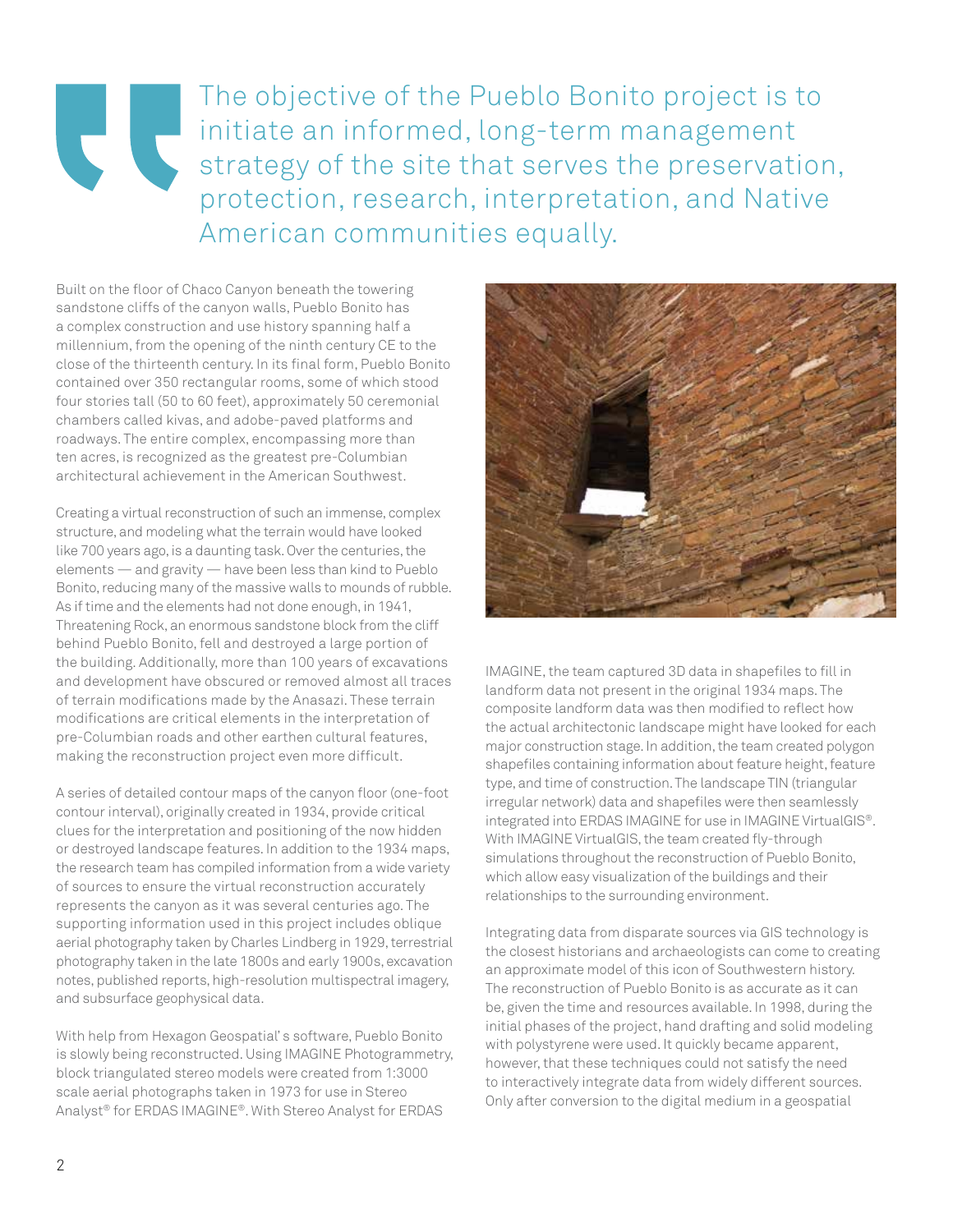framework, could the many layers of information be integrated in a meaningful way. This conversion effectively elevated the project from an exercise in producing interpretative graphics, to the implementation of a process for producing an analytical model composed of spatially accurate, real-world coordinates in 3D space. In the former, graphics were an end product useful only for interpretative illustration. In the latter, graphics are but one product of an integrated spatial/textual database.

The GIS Center is building an interactive GIS database to organize and maintain research data,with the aim of facilitating future research of Pueblo Bonito and its surrounding areas. Innumerable artifacts — including bones, beads, and pottery — have been found in Pueblo Bonito over the years, making it difficult to manage, classify, and organize. By rebuilding Pueblo Bonito with the aid of GIS technology, the GIS Center can now create a spatial database for these artifacts.

The GIS team's work on Pueblo Bonito is ongoing, as the mapping, documentation, and interpretation of Anasazi architecture and architectonic landscapes are an interactive learning process. For example, while the team's current 3D simulation of Pueblo Bonito is complete, the team is moving on to other locations in Chaco Canyon. This new location may yield new knowledge that would be applicable to Pueblo Bonito, arming the team to revisit projects that may have been previously completed.

The objective of the Pueblo Bonito project is to initiate an informed, long-term management strategy of the site that serves the preservation, protection, research, interpretation, and Native American communities equally. Although preliminary in nature, this research has allowed the unveiling of a new image of Chaco Canyon, where the stereotype of the farming village has given way to a vision of powerful public architecture at a regional center in the Meso-American tradition. Due to the lack of structural stability, as well as other concerns, Pueblo Bonito will never be rebuilt. With the information learned via GIS technology, the GIS Center will rebuild Pueblo Bonito in virtual reality so that future generations can appreciate the complexity of the structure.

## **ADDITIONAL NOTE**

The Smithsonian Press published a volume on Pueblo Bonito in the Spring of 2003 entitled "Pueblo Bonito, Center of the Chacoan World." The volume includes a chapter devoted to the reconstruction of this icon of Southwestern history.

For more information about the Pueblo Bonito project, contact the McKinley County GIS Center at +1 505 863 9517.